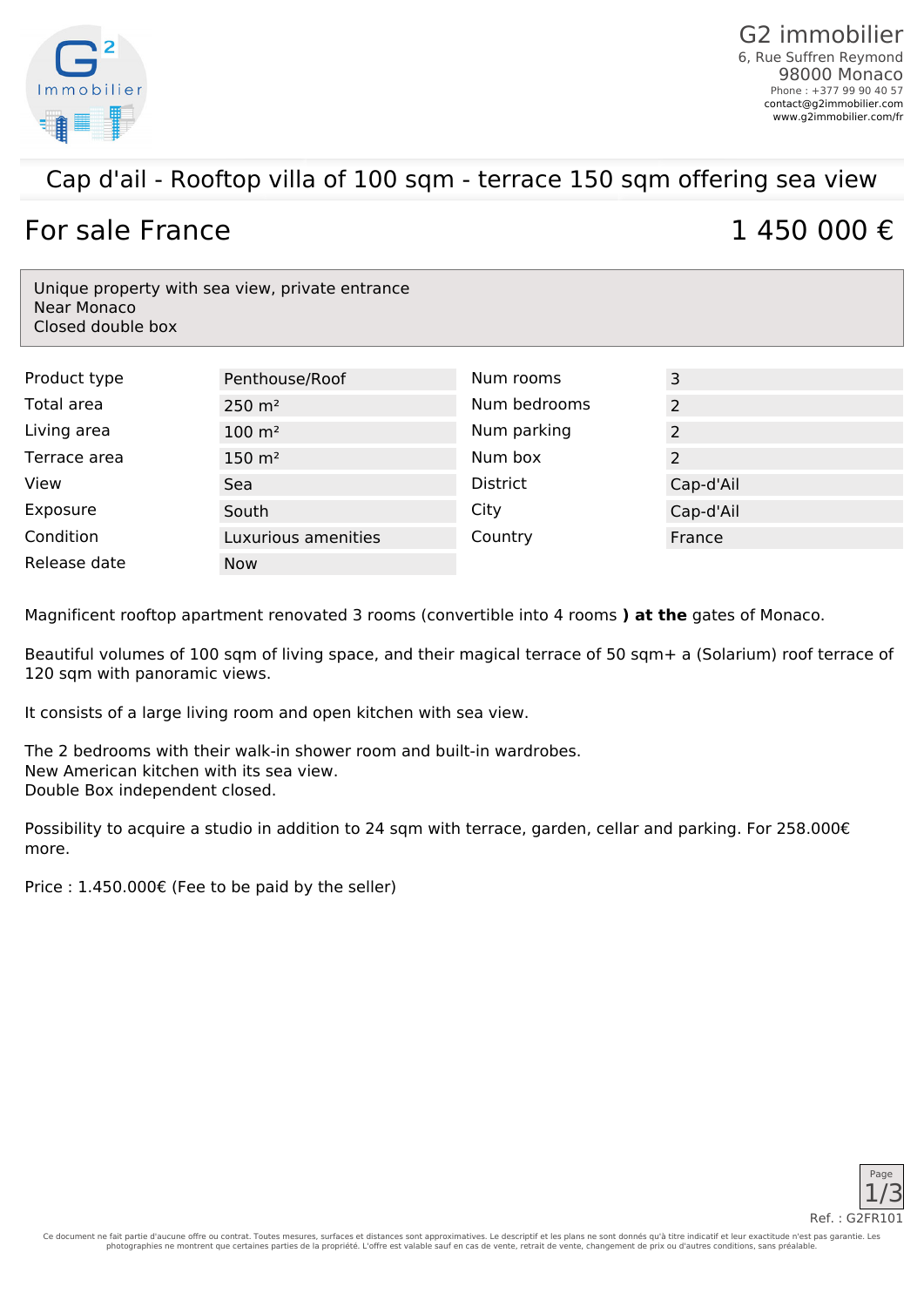

G2 immobilier 6, Rue Suffren Reymond 98000 Monaco Phone : +377 99 90 40 57 [contact@g2immobilier.com](mailto:contact@g2immobilier.com) [www.g2immobilier.com/fr](https://www.g2immobilier.com/fr/)

## Cap d'ail - Rooftop villa of 100 sqm - terrace 150 sqm offering sea view







Ce document ne fait partie d'aucune offre ou contrat. Toutes mesures, surfaces et distances sont approximatives. Le descriptif et les plans ne sont donnés qu'à titre indicatif et leur exactitude n'est pas garantie. Les<br>pho